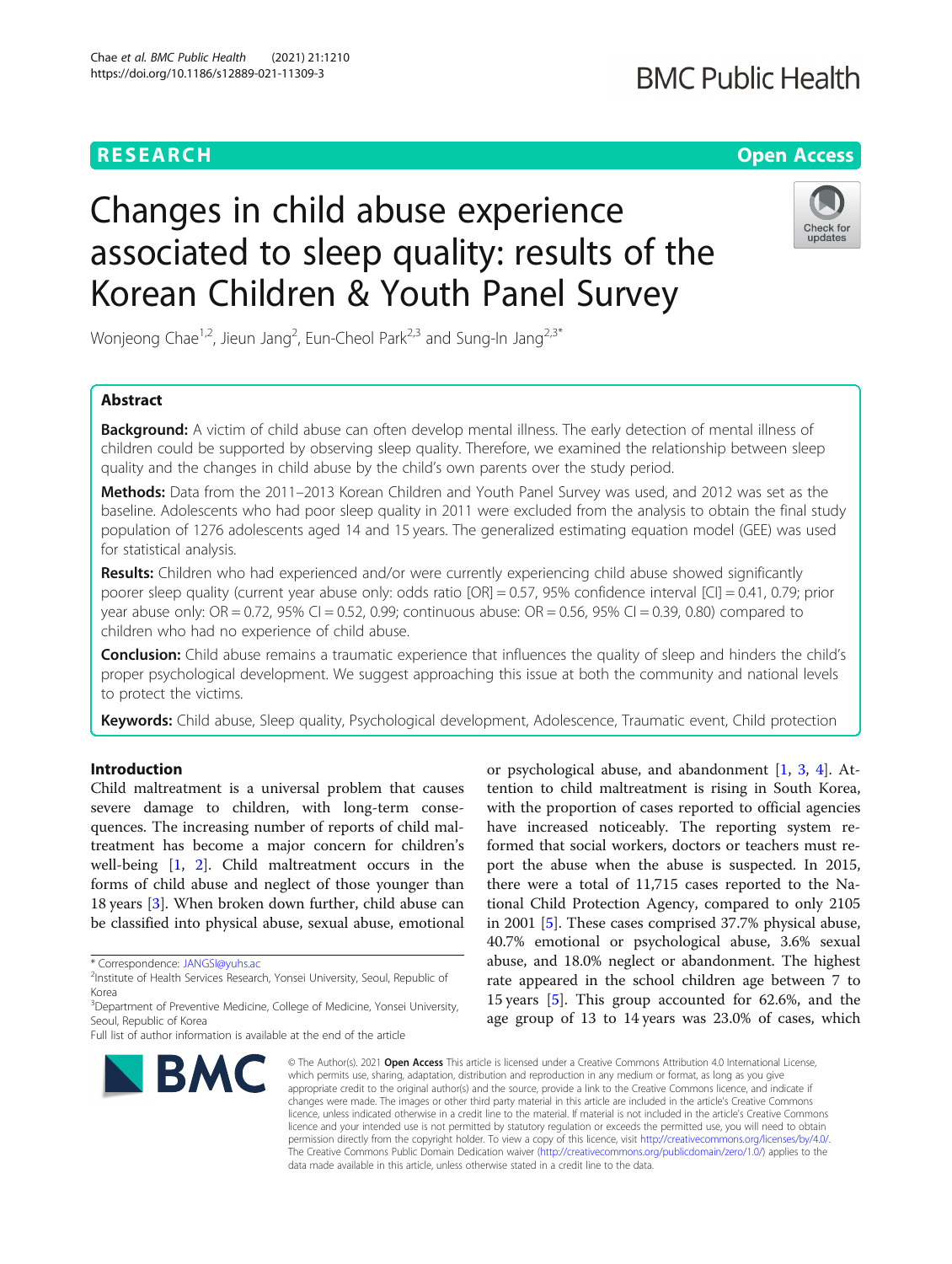was the highest age group [[5\]](#page-8-0). In the Child Maltreatment 2015 report by the Children's Bureau of the United States, it was estimated that there are 4 million children who have experienced maltreatment. The highest number of child maltreatment occurred in children younger than 3 years [\[6](#page-8-0)]. The childhood memory of abuse continues to be a traumatic event, even into adulthood [\[1](#page-8-0), [7](#page-8-0), [8\]](#page-8-0). Children exposed to even a single type of maltreatment are more prone to high-risk and unhealthy behaviors [[1,](#page-8-0) [5,](#page-8-0) [6\]](#page-8-0).

The World Health Organization defines health in three dimensions, namely complete physical, mental, and social well-being [[9\]](#page-8-0). Sleep quality is directly related to health and functioning [\[2](#page-8-0), [10,](#page-8-0) [11\]](#page-8-0), and it is important for both adults and adolescents. Poor sleep can cause negative effects on health by leading to sleep disorders, such as insomnia and sleep apnea, as well as other chronic health problems such as obesity, arthritis, diabetes, stroke, and immune system disorders [[2](#page-8-0), [12](#page-8-0)–[14](#page-8-0)]. The relationships between sleep, cognitive function and mental health have been demonstrated for many years in previous studies on depression, and mood disorders [[10](#page-8-0), [12,](#page-8-0) [15](#page-8-0)–[19\]](#page-8-0). Lack of sleep causes malfunction. Moreover, associations with dangerous health and social behaviors, including drug and alcohol use, interpersonal issues, suicidal thoughts, and violence, have been reported [\[10](#page-8-0)]. Sleep quality can influence both social behavior and daily life [[2,](#page-8-0) [15,](#page-8-0) [17](#page-8-0)]. The mentioned health problems are critically linked to adolescents' development and will appear in adulthood even if it is not currently exhibited.

One factor that causes sleep complaints or discomforts is traumatic events [\[14,](#page-8-0) [20](#page-8-0)–[23](#page-8-0)]. Especially in children and adolescents, abused experience leads to poor sleep quality transitioning from childhood to adulthood; child abuse leaves a huge impact on their lives [\[1](#page-8-0), [7,](#page-8-0) [19,](#page-8-0) [23](#page-8-0), [24](#page-8-0)]. Child abuse from their own parents is generally not an acute trauma but instead occurs chronically and negatively influences their development [[24\]](#page-8-0). Many previous studies on child abuse focused on its effects on physical, and mental health issues in adulthood with sleep problems [[7,](#page-8-0) [9](#page-8-0), [22,](#page-8-0) [24](#page-8-0), [25](#page-9-0)]. Those studies show consistent findings that child abuse victims have suffered in their daily living, and it negatively influenced health behaviors. More specifically, studies by Bader K et al. reported an association between insomnia in adulthood and childhood neglect and abuse experience [[26\]](#page-9-0). Noll JG et al. found sexual abused children experience can lead to sleep problems [\[27](#page-9-0)]. Libby AM et al. examined the two types of childhood abuse, physical and sexual, and their relationship to depressive and anxiety disorders [[28\]](#page-9-0). There are limited studies conducted to seek association between child abuse and sleep quality concurrently and comparing child abuse status to the prior year.

The correlation among child abuse, sleep quality, and psychiatric illness in long term effects were well explained. Also, Turner S et al. studied the association between child maltreatment and sleep problems that prevent child maltreatment related to improving the child's health outcome and well-being [[11](#page-8-0)]. Moreover, studies discovered sleep and child abuse association that sleep could use as an indicator to measure and detect child abuse [[2](#page-8-0), [29\]](#page-9-0). Sleep can be measured in its quality and duration that different sleep patterns could be different in abused children [[2](#page-8-0)]. As sleep and mental health are proven to be related, observing abused children's sleep quality is needed [[30](#page-9-0), [31](#page-9-0)].

This study aimed to focus on the children who are experiencing or experienced abuse by their own parents in recent years (current year and prior year) and its effect on those children's sleep quality. The study utilized a longitudinal study design to examine the effects of child abuse on sleep quality by examining the relationships between changes in child abuse year-to-year during the study period and sleep quality.

## **Methods**

# Study population

This study was conducted using data from the Korean Children & Youth Panel Survey (KCYPS), conducted by the National Youth Policy Institute. We analyzed 3 waves of the survey (2011–2013). The KCYPS is a longitudinal survey that is representative of Korean youth. The survey is conducted to assess the growth and development of children and youth at both the individual development and environmental levels, along with the influencing factors. The survey started in 2010 among first grade elementary school students, fourth grade elementary school students, and first grade middle school students. The sample was selected through stratified multi-stage clustering and random sampling from 16 administrative districts. Within those 16 administrative districts, survey participants were interviewed through the Tablet Assisted Personal Interview method.

Our target study population in this study was firstyear middle school students who entered the survey in 2011 at the age of 13 years and who were followed until 2013, aged 15 years. A baseline study population comprising 1276 students was selected for the analysis after eliminating 521 students who reported experiencing poor sleep quality in 2011 or who had missing values for sleep-related questions. The elimination allowed our population to be set with adolescents who did not have sleep problems that the study was able to investigate adolescent's sleep quality associated with changes in abuse experience.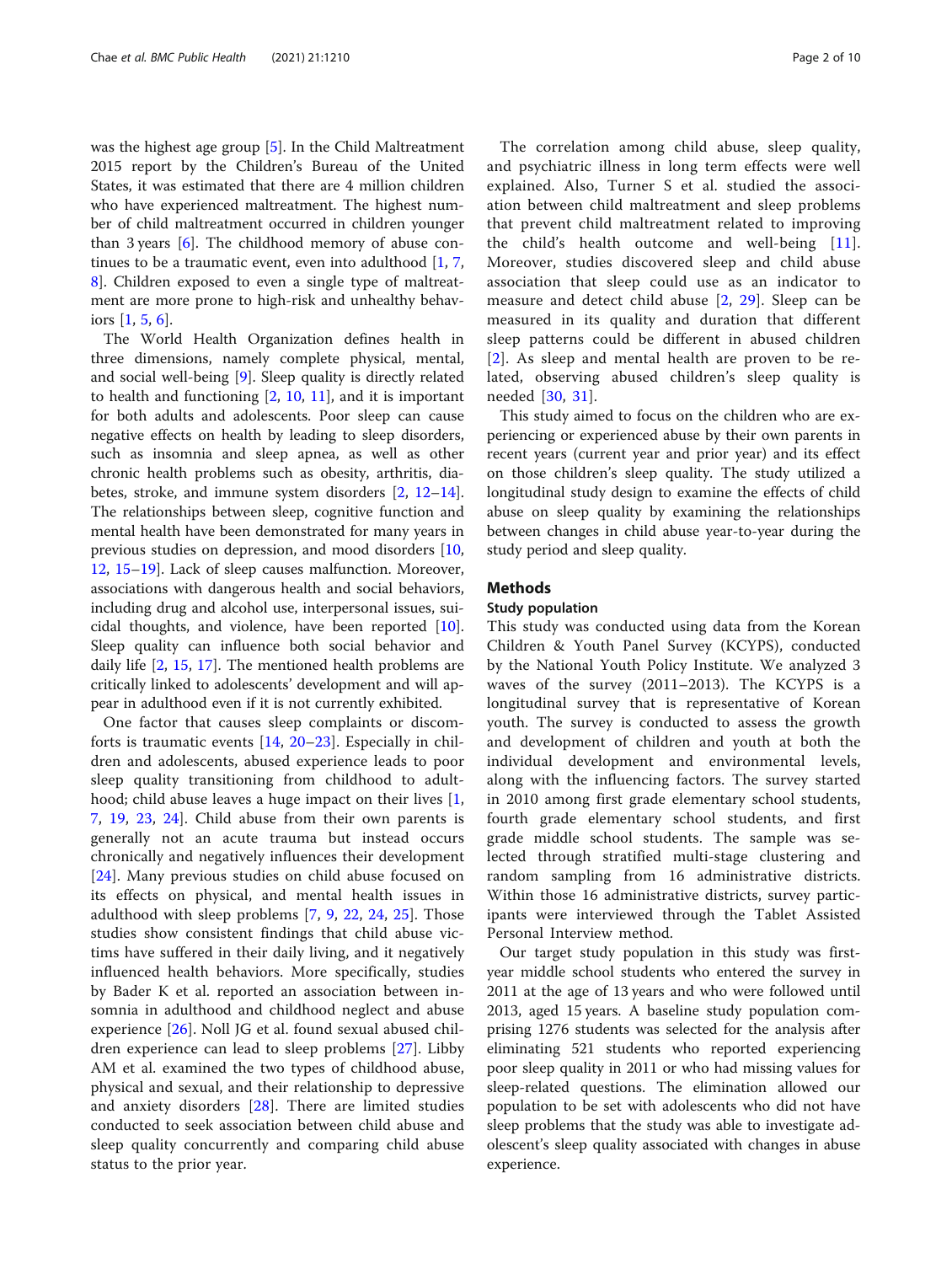# Outcome variables

The main outcome variables in the present study were sleep quality and sleep duration. Sleep quality is reported each year and was measured by the question, "Do you have difficulty in falling asleep or do you wake up during the night?", with the following options "strongly agree," "agree," "disagree," and "strongly disagree." The responses were grouped into "good" ("disagree" and "strongly disagree") and "bad" ("agree" and "strongly agree") to indicate sleep quality (Fig. 1). Sleep duration was calculated by the question, "What time did you go to sleep and get up on average on weekdays (Monday-Friday) this semester?"

## Changes in child abuse experience year-to-year

In order to obtain the incidences of child abuse experience, there were four questionnaires regarding the experience of "excessive discipline," "physical abuse with no reason," "physical abuse causing injury," and "verbal/ emotional abuse" by their own parents in the current year. For this study, four possible responses were rated on a 4-point scale from 1 to 4, corresponding to "strongly agree," "agree," "disagree," and "strongly disagree" (Fig. [2\)](#page-3-0). Using a combination of those responses, we set the cutoff score for child abuse experience at 8. If the score was 8 or above, it was considered that the child had experienced abuse because it represents the participant did not experience any abuse from their parents. So, 8 was set as the cutoff point.

To examine the changes in child abuse experience year-to-year during the study period, we created 4 categories, as follows: no—no (no experience of child abuse in the prior year and current year), no—yes (no experience of child abuse in the prior year, but experience of child abuse the current year), yes—no (experienced child abuse in the prior year, but no experience of child abuse the current year), and yes—yes (experienced child abuse in the prior year and current year).

# Covariates

For the study, variables focusing on the child and family were chosen. Child-related variables included sex (male or female), residency region (capital city, metropolitan area, or others), academic record (low, middle, or high), perceived health status (good or bad), depressive symptoms (yes or no), and mobile phone addiction score (low, middle, or high). Family-related variables included household income level in quartiles and the education level of the parents: high school graduate/below or college graduate/above. Further, the year (2012 or 2013) was also adjusted for in this study. All covariates were collected from self-reported survey questionnaires and responses.

#### Statistical analysis

To observe the population's general characteristics according to sleep quality and sleep duration, we used chisquare tests, t-test, and ANOVA. The variance inflation factors (VIFs) test was conducted for the variable selection, and all variables had resulted in less than 10, indicating there is no correlation between independent variables. To evaluate the association of changes in child abuse experiences with sleep quality and sleep duration during the study period, a generalized estimating equation model was used to measure repeated data using the statistical program SAS 9.4. All statistical tests were two-sided, and a *p-value*  $< .0.05$  was considered statistically significant.

## Results

## General characteristics of the study population

The general baseline characteristics of the study population in 2012 according to the sleep quality and sleep duration, and divided by the changes in the child abuse experience year-to-year, are presented in Table [1](#page-4-0).

A total of 1276 subjects were selected at baseline after eliminating children who had poor sleep quality in the

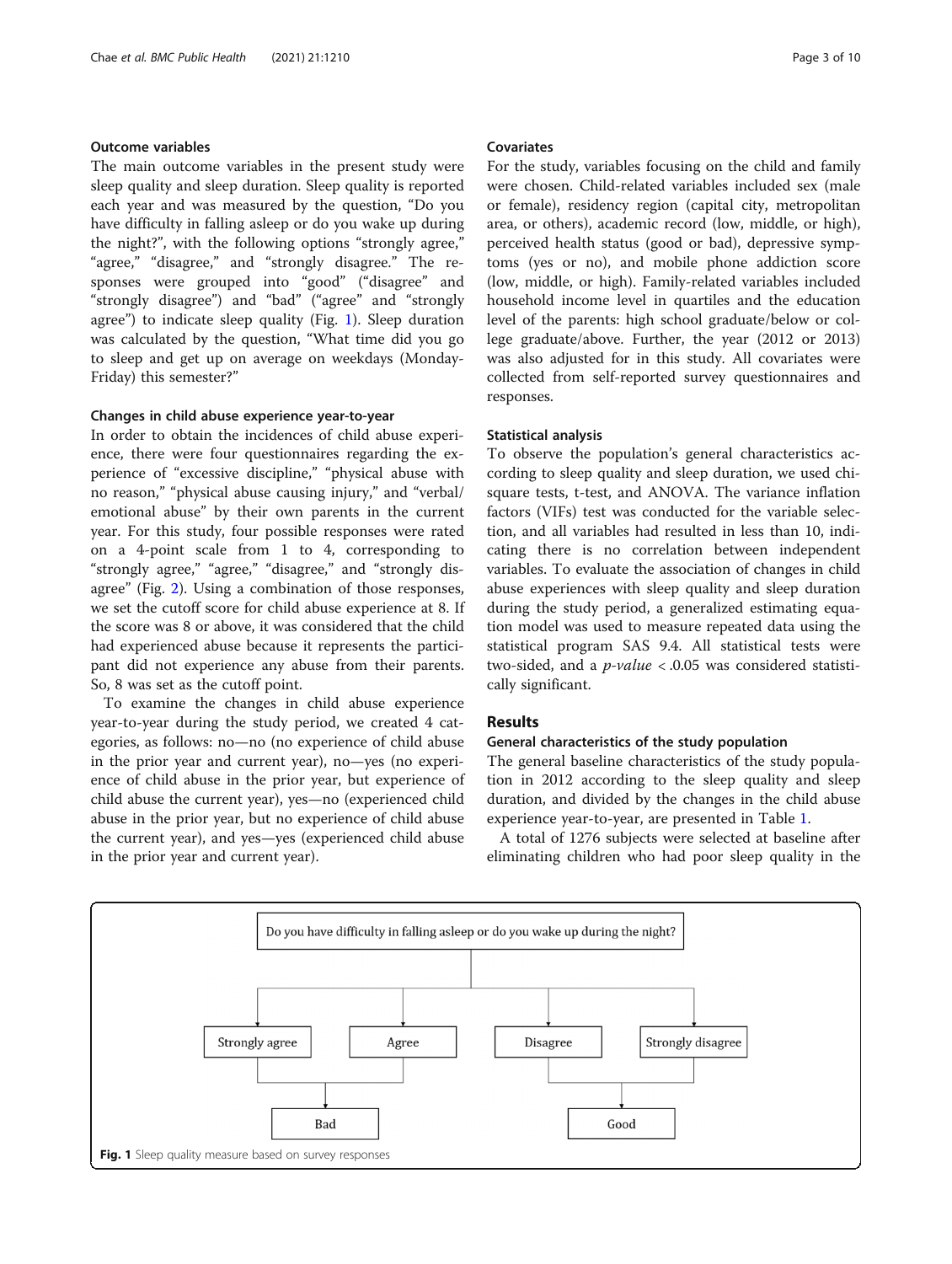<span id="page-3-0"></span>

prior year. Of these, 975 children (76.4%) reported having good sleep quality, and 301 children (23.6%) reported having poor sleep quality. The pattern of change in the child abuse experience during the study period showed a statistical association with sleep quality. Within this variable, children with no experience of child abuse in the prior year and the current year accounted for the biggest proportion, at 63.9%, while the remaining categories shared similar proportion sizes of between 10 to 13%. The child's academic record, perceived health status, depressive symptoms, and mobile phone addiction score, as well as the mother's education, showed statistically significant relationships with sleep quality. In terms of sleep duration, the mean sleep duration in the total study population was 7.126 h; the academic record showed a statistical association.

# Result of the main analysis

After adjustment for possible confounders, the results of the generalized linear model of sleep quality and sleep duration are shown on Table [2.](#page-5-0)

Children who had experienced and/or were experiencing child abuse were more likely to have poor sleep quality (no—yes: odds ratio  $[OR] = 0.57$ , 95% confidence interval  $|CI| = 0.41, 0.79$ ; yes—no:  $OR = 0.72, 95\% CI =$ 0.52, 0.99; yes—yes: OR = 0.56, 95% CI = 0.39, 0.80). Children with higher academic records had better sleep quality (middle:  $OR = 1.37$ ,  $94\%$   $CI = 1.05$ , 1.78; high:  $OR = 1.31$ , 95% CI = 1.00, 1.73). Children with poor perceived health status (OR =  $0.67$ , 95% CI = 0.46, 0.98) and with depressive symptoms  $(OR = 1.31, 95\% \text{ CI} = 1.00,$ 1.73) had relatively poor sleep quality. In terms of the analysis results for sleep duration, there was no variable associated with the patterns of change in the child abuse experience during the study period.

# Subgroup analysis with parent's education level, perceived health status, and depressive symptom

Stratified subgroup analyses by the parents' education level, perceived health status, and depressive symptom

are recorded in Table [3.](#page-6-0) Children who experienced child abuse had decreased sleep quality, regardless of the time point of child abuse. Children experiencing child abuse in the current year showed statistically significant results. Children experiencing child abuse in the current year, but not in prior year, and who had parents with lower educational levels showed significantly decreased sleep quality (father's education:  $OR = 0.48$ , 95%  $CI =$ 0.30, 0.77; mother's education: OR = 0.54, 95% CI = 0.35, 0.81). Similarly, among children experiencing child abuse in both the prior year and the current year and who had parents with a lower educational level, the sleep quality also decreased, with statistical significance (father's education:  $OR = 0.55$ ,  $95\%$   $CI = 0.33$ ,  $0.92$ ; mother's education:  $OR = 0.57$ ,  $95\%$   $CI = 0.36$ , 0.91). Regarding the children's perceived health status and depressive symptoms, in children experiencing child abuse in the current year, statistical associations were found with good perceived health status (no—yes:  $OR = 0.54$ , 95% CI = 0.39, 0.76; yes—yes  $OR = 0.56$ , 95%  $CI = 0.39$ , 0.81) and with depressive symptoms (no—yes:  $OR = 0.47$ , 95%  $CI = 0.30$ , 0.72; yes—yes OR = 0.63, 95% CI = 0.41, 0.97).

#### **Discussion**

This study aimed to discover the associations between different patterns in the changes of child abuse year-toyear and sleep quality among Korean adolescents aged 13 to 15 years. As a result, the sleep quality of children who experienced child abuse was found to be low. Children who were victims of child abuse in the current year were more likely to have lower sleep quality than victims of child abuse in the prior year but not in the current year. Thus, child abuse can be considered a chronic factor related to poor sleep quality in adolescents.

A considerably large number of children are suffering from child abuse, which can lead to insufficient sleep, consequently leading to an unhealthy state. In our study, children with child abuse had a poorer sleep quality compared to children without child abuse. We divided the pattern of change in child abuse experience year-to-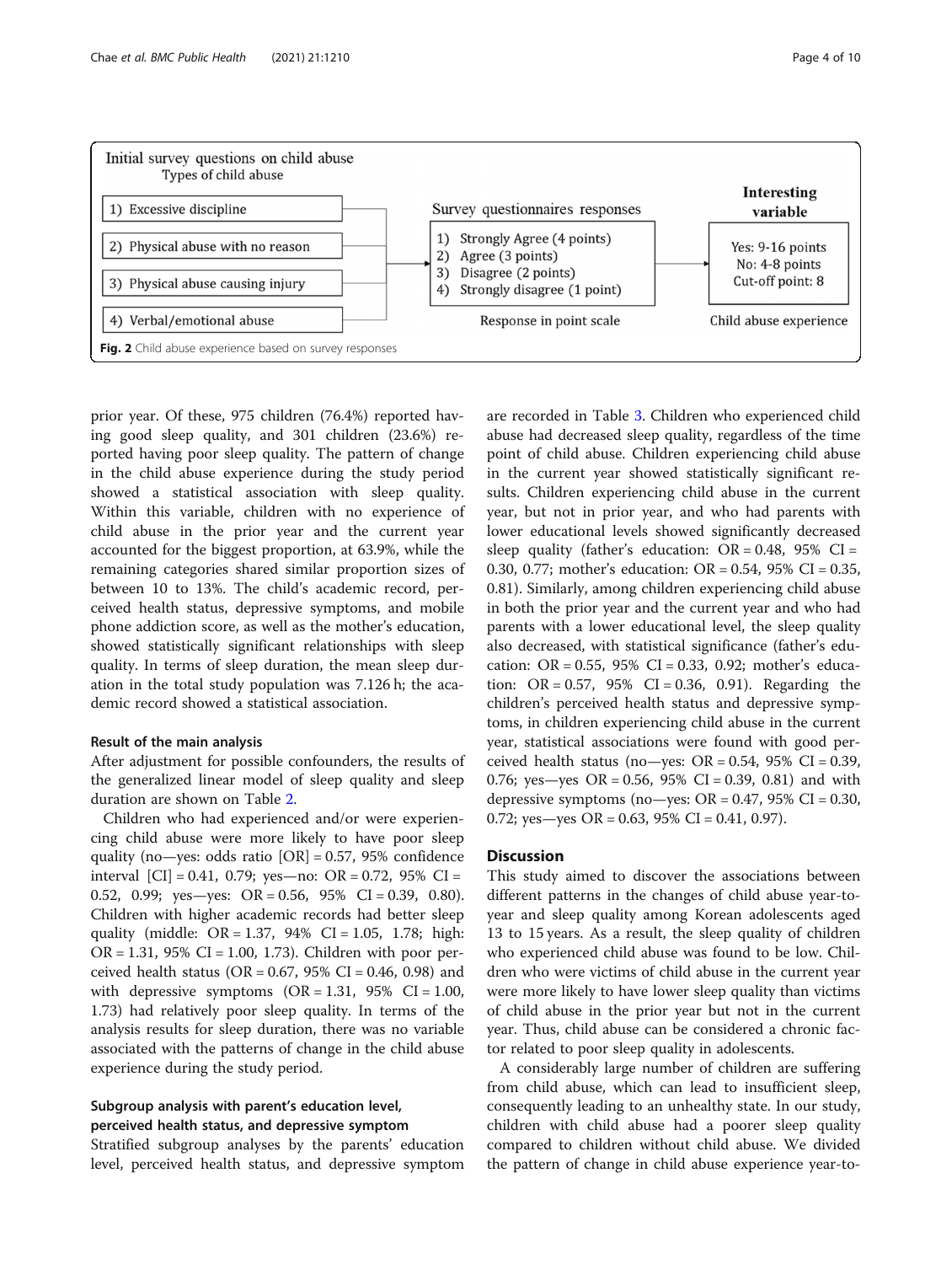# <span id="page-4-0"></span>Table 1 General characteristics according to sleep quality in 2012

| duration<br>Good<br>Poor<br>N<br>%<br>N<br>$\%$<br>N<br>$\%$<br>Mean $\pm$ SD<br>975<br>7.126<br><b>Total</b><br>1276<br>76.4<br>23.6<br>1.129<br>301<br>< .0001<br>Changes in child abuse experience<br>$No \rightarrow No$<br>815<br>63.9<br>657<br>80.6<br>158<br>19.4<br>7.294<br>0.946<br>68.3<br>31.7<br>$No \rightarrow Yes$<br>167<br>13.1<br>114<br>53<br>7.373<br>1.019<br>Yes→No<br>166<br>13.0<br>122<br>73.5<br>44<br>26.5<br>7.495<br>0.880<br>Yes→Yes<br>128<br>10.0<br>82<br>64.1<br>46<br>35.9<br>7.388<br>1.067<br>Gender<br>0.3618<br>22.5<br>Men<br>644<br>50.5<br>499<br>77.5<br>145<br>7.497<br>0.931<br>Women<br>632<br>49.5<br>75.3<br>24.7<br>0.967<br>476<br>156<br>7.180<br>0.9658<br><b>Residency region</b><br>22.1<br>68<br>24.1<br>7.233<br>1.001<br>Capital city<br>282<br>214<br>75.9 | Variables | <b>Total</b> |  | Sleep quality |  |  |  | P-value | Sleep |  | P-value |
|------------------------------------------------------------------------------------------------------------------------------------------------------------------------------------------------------------------------------------------------------------------------------------------------------------------------------------------------------------------------------------------------------------------------------------------------------------------------------------------------------------------------------------------------------------------------------------------------------------------------------------------------------------------------------------------------------------------------------------------------------------------------------------------------------------------------|-----------|--------------|--|---------------|--|--|--|---------|-------|--|---------|
|                                                                                                                                                                                                                                                                                                                                                                                                                                                                                                                                                                                                                                                                                                                                                                                                                        |           |              |  |               |  |  |  |         |       |  |         |
|                                                                                                                                                                                                                                                                                                                                                                                                                                                                                                                                                                                                                                                                                                                                                                                                                        |           |              |  |               |  |  |  |         |       |  |         |
|                                                                                                                                                                                                                                                                                                                                                                                                                                                                                                                                                                                                                                                                                                                                                                                                                        |           |              |  |               |  |  |  |         |       |  |         |
|                                                                                                                                                                                                                                                                                                                                                                                                                                                                                                                                                                                                                                                                                                                                                                                                                        |           |              |  |               |  |  |  |         |       |  | 0.4449  |
|                                                                                                                                                                                                                                                                                                                                                                                                                                                                                                                                                                                                                                                                                                                                                                                                                        |           |              |  |               |  |  |  |         |       |  |         |
|                                                                                                                                                                                                                                                                                                                                                                                                                                                                                                                                                                                                                                                                                                                                                                                                                        |           |              |  |               |  |  |  |         |       |  |         |
|                                                                                                                                                                                                                                                                                                                                                                                                                                                                                                                                                                                                                                                                                                                                                                                                                        |           |              |  |               |  |  |  |         |       |  |         |
|                                                                                                                                                                                                                                                                                                                                                                                                                                                                                                                                                                                                                                                                                                                                                                                                                        |           |              |  |               |  |  |  |         |       |  |         |
|                                                                                                                                                                                                                                                                                                                                                                                                                                                                                                                                                                                                                                                                                                                                                                                                                        |           |              |  |               |  |  |  |         |       |  | < .0001 |
|                                                                                                                                                                                                                                                                                                                                                                                                                                                                                                                                                                                                                                                                                                                                                                                                                        |           |              |  |               |  |  |  |         |       |  |         |
|                                                                                                                                                                                                                                                                                                                                                                                                                                                                                                                                                                                                                                                                                                                                                                                                                        |           |              |  |               |  |  |  |         |       |  |         |
|                                                                                                                                                                                                                                                                                                                                                                                                                                                                                                                                                                                                                                                                                                                                                                                                                        |           |              |  |               |  |  |  |         |       |  | 0.3062  |
|                                                                                                                                                                                                                                                                                                                                                                                                                                                                                                                                                                                                                                                                                                                                                                                                                        |           |              |  |               |  |  |  |         |       |  |         |
| Metropolitan areas<br>436<br>34.2<br>23.6<br>0.953<br>333<br>76.4<br>103<br>7.395                                                                                                                                                                                                                                                                                                                                                                                                                                                                                                                                                                                                                                                                                                                                      |           |              |  |               |  |  |  |         |       |  |         |
| Others<br>558<br>43.7<br>428<br>76.7<br>130<br>23.3<br>7.351<br>0.946                                                                                                                                                                                                                                                                                                                                                                                                                                                                                                                                                                                                                                                                                                                                                  |           |              |  |               |  |  |  |         |       |  |         |
| Household income level<br>0.083                                                                                                                                                                                                                                                                                                                                                                                                                                                                                                                                                                                                                                                                                                                                                                                        |           |              |  |               |  |  |  |         |       |  | 0.0470  |
| Quartile 1 (lowest)<br>22.3<br>215<br>75.4<br>24.6<br>7.491<br>0.948<br>285<br>70                                                                                                                                                                                                                                                                                                                                                                                                                                                                                                                                                                                                                                                                                                                                      |           |              |  |               |  |  |  |         |       |  |         |
| Quartile 2<br>27.0<br>250<br>72.5<br>27.5<br>345<br>95<br>7.442<br>0.967                                                                                                                                                                                                                                                                                                                                                                                                                                                                                                                                                                                                                                                                                                                                               |           |              |  |               |  |  |  |         |       |  |         |
| Quartile 3<br>366<br>28.7<br>283<br>77.3<br>83<br>22.7<br>7.287<br>0.970                                                                                                                                                                                                                                                                                                                                                                                                                                                                                                                                                                                                                                                                                                                                               |           |              |  |               |  |  |  |         |       |  |         |
| Quartile 4 (highest)<br>280<br>21.9<br>227<br>81.1<br>53<br>18.9<br>7.130<br>0.920                                                                                                                                                                                                                                                                                                                                                                                                                                                                                                                                                                                                                                                                                                                                     |           |              |  |               |  |  |  |         |       |  |         |
| 0.0035<br>Academic record                                                                                                                                                                                                                                                                                                                                                                                                                                                                                                                                                                                                                                                                                                                                                                                              |           |              |  |               |  |  |  |         |       |  | < .0001 |
| 29.4<br>384<br>30.1<br>271<br>70.6<br>113<br>7.536<br>0.939<br>Low                                                                                                                                                                                                                                                                                                                                                                                                                                                                                                                                                                                                                                                                                                                                                     |           |              |  |               |  |  |  |         |       |  |         |
| Middle<br>28.3<br>279<br>77.3<br>82<br>22.7<br>7.378<br>0.955<br>361                                                                                                                                                                                                                                                                                                                                                                                                                                                                                                                                                                                                                                                                                                                                                   |           |              |  |               |  |  |  |         |       |  |         |
| 531<br>80.0<br>106<br>20.0<br>0.955<br>High<br>41.6<br>425<br>7.173                                                                                                                                                                                                                                                                                                                                                                                                                                                                                                                                                                                                                                                                                                                                                    |           |              |  |               |  |  |  |         |       |  |         |
| <b>Father's education</b><br>0.0841                                                                                                                                                                                                                                                                                                                                                                                                                                                                                                                                                                                                                                                                                                                                                                                    |           |              |  |               |  |  |  |         |       |  | 0.3805  |
| High school grade/lower<br>42.9<br>405<br>74.0<br>26.0<br>7.471<br>0.961<br>547<br>142                                                                                                                                                                                                                                                                                                                                                                                                                                                                                                                                                                                                                                                                                                                                 |           |              |  |               |  |  |  |         |       |  |         |
| College grade/higher<br>78.2<br>729<br>57.1<br>570<br>159<br>21.8<br>7.242<br>0.952                                                                                                                                                                                                                                                                                                                                                                                                                                                                                                                                                                                                                                                                                                                                    |           |              |  |               |  |  |  |         |       |  |         |
| Mother's education<br>0.0321                                                                                                                                                                                                                                                                                                                                                                                                                                                                                                                                                                                                                                                                                                                                                                                           |           |              |  |               |  |  |  |         |       |  | 0.3010  |
| High school grade/lower<br>703<br>55.1<br>521<br>74.1<br>182<br>25.9<br>7.438<br>0.967                                                                                                                                                                                                                                                                                                                                                                                                                                                                                                                                                                                                                                                                                                                                 |           |              |  |               |  |  |  |         |       |  |         |
| 573<br>44.9<br>454<br>79.2<br>119<br>20.8<br>7.219<br>0.943<br>College grade/higher                                                                                                                                                                                                                                                                                                                                                                                                                                                                                                                                                                                                                                                                                                                                    |           |              |  |               |  |  |  |         |       |  |         |
| <b>Perceived health status</b><br>0.0026                                                                                                                                                                                                                                                                                                                                                                                                                                                                                                                                                                                                                                                                                                                                                                               |           |              |  |               |  |  |  |         |       |  | 0.3855  |
| Good<br>1179<br>92.4<br>913<br>77.4<br>266<br>22.6<br>7.344<br>0.948                                                                                                                                                                                                                                                                                                                                                                                                                                                                                                                                                                                                                                                                                                                                                   |           |              |  |               |  |  |  |         |       |  |         |
| Bad<br>97<br>7.6<br>62<br>63.9<br>35<br>36.1<br>7.293<br>1.122                                                                                                                                                                                                                                                                                                                                                                                                                                                                                                                                                                                                                                                                                                                                                         |           |              |  |               |  |  |  |         |       |  |         |
| Depressive symptoms<br>< .0001                                                                                                                                                                                                                                                                                                                                                                                                                                                                                                                                                                                                                                                                                                                                                                                         |           |              |  |               |  |  |  |         |       |  | 0.5892  |
| 0.915<br>Yes<br>513<br>40.2<br>320<br>62.4<br>193<br>37.6<br>7.336                                                                                                                                                                                                                                                                                                                                                                                                                                                                                                                                                                                                                                                                                                                                                     |           |              |  |               |  |  |  |         |       |  |         |
| No<br>763<br>59.8<br>655<br>85.8<br>14.2<br>108<br>7.346<br>1.029                                                                                                                                                                                                                                                                                                                                                                                                                                                                                                                                                                                                                                                                                                                                                      |           |              |  |               |  |  |  |         |       |  |         |
| Mobile phone addiction score<br>< .0001                                                                                                                                                                                                                                                                                                                                                                                                                                                                                                                                                                                                                                                                                                                                                                                |           |              |  |               |  |  |  |         |       |  | 0.1071  |
| $Low(0-17)$<br>435<br>34.1<br>358<br>82.3<br>77<br>17.7<br>7.415<br>0.904                                                                                                                                                                                                                                                                                                                                                                                                                                                                                                                                                                                                                                                                                                                                              |           |              |  |               |  |  |  |         |       |  |         |
| Middle(8-11)<br>427<br>33.5<br>335<br>78.5<br>92<br>21.5<br>7.334<br>0.902                                                                                                                                                                                                                                                                                                                                                                                                                                                                                                                                                                                                                                                                                                                                             |           |              |  |               |  |  |  |         |       |  |         |
| High(12-21)<br>282<br>414<br>32.4<br>68.1<br>132<br>31.9<br>7.268<br>1.072                                                                                                                                                                                                                                                                                                                                                                                                                                                                                                                                                                                                                                                                                                                                             |           |              |  |               |  |  |  |         |       |  |         |

year into two groups: children who had no experience of child abuse in the prior year and those who had the experience of child abuse. However, when a child whose parents had not abused in the prior year but experienced

child abuse in the current year, the quality of sleep dropped by about half. On the contrary, among children who had been abused by parents in the prior year, but not in the current year, their sleep quality was still low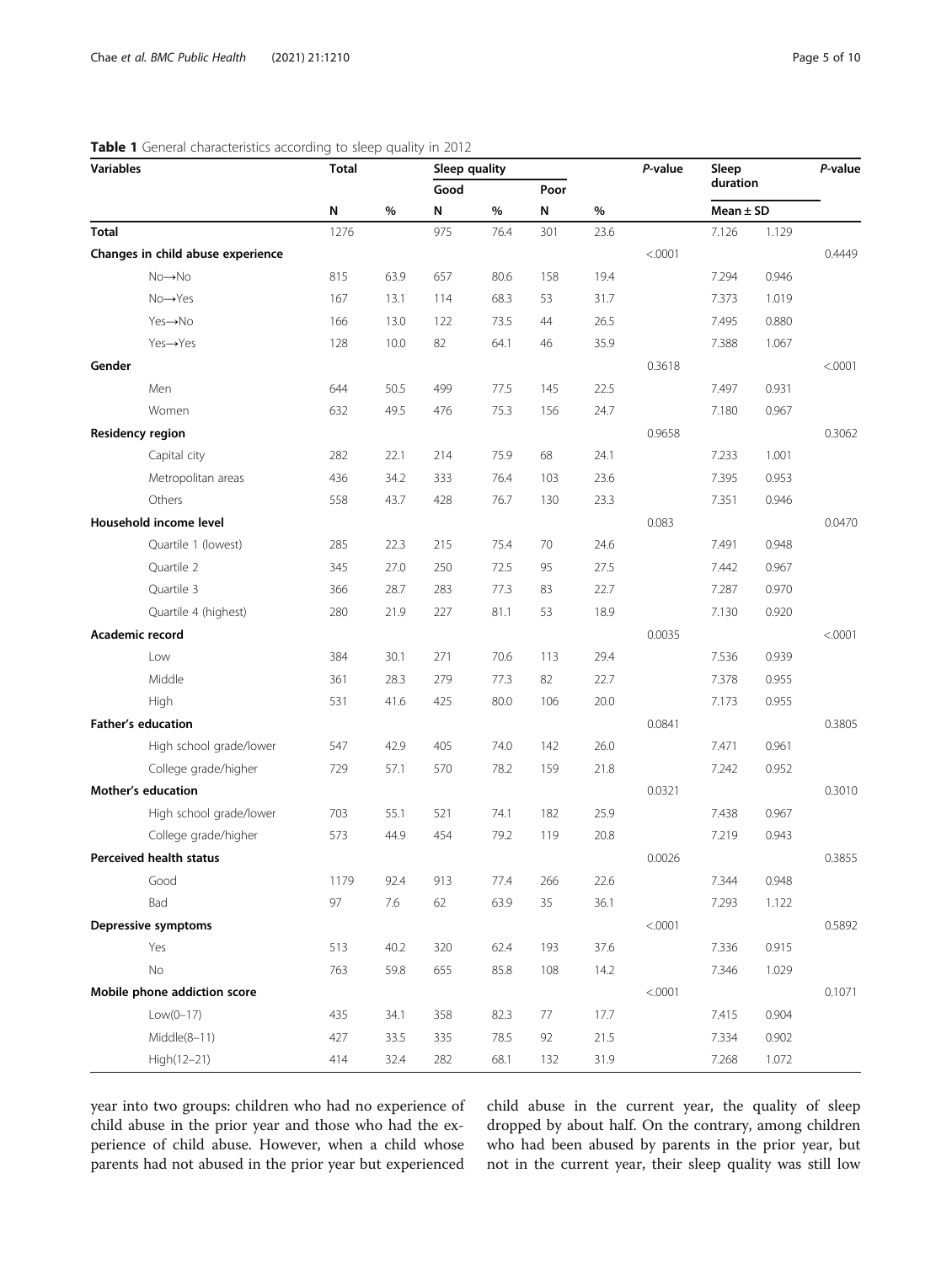| <b>Variables</b>                  | <br>$rac{1}{2}$<br>Sleep quality |        |       | Sleep duration |             |         |  |
|-----------------------------------|----------------------------------|--------|-------|----------------|-------------|---------|--|
|                                   | <b>Adjusted OR</b>               | 95%CI  |       | β*             | ${\sf S.E}$ | P-value |  |
| Changes in child abuse experience |                                  |        |       |                |             |         |  |
| No→No                             | 1.00                             |        |       | Ref.           |             |         |  |
| $No \rightarrow Yes$              | 0.57                             | (0.41) | 0.79) | 0.171          | 0.070       | 0.0155  |  |
| Yes→No                            | 0.72                             | (0.52) | 0.99) | 0.183          | 0.061       | 0.0028  |  |
| Yes→Yes                           | 0.56                             | (0.39) | 0.80) | 0.067          | 0.079       | 0.3924  |  |
| Gender                            |                                  |        |       |                |             |         |  |
| Men                               | 1.00                             |        |       | Ref.           |             |         |  |
| Women                             | 1.05                             | (0.82) | 1.35) | $-0.259$       | 0.045       | < .0001 |  |
| <b>Residency region</b>           |                                  |        |       |                |             |         |  |
| Capital city                      | 1.00                             |        |       | Ref.           |             |         |  |
| Metropolitan areas                | 1.03                             | (0.75) | 1.41) | $-0.039$       | 0.061       | 0.5257  |  |
| Others                            | 0.92                             | (0.67) | 1.26) | 0.009          | 0.060       | 0.8874  |  |
| Household income level            |                                  |        |       |                |             |         |  |
| Quartile 1 (lowest)               | 1.00                             |        |       | Ref.           |             |         |  |
| Quartile 2                        | 0.92                             | (0.67) | 1.25) | $-0.028$       | 0.062       | 0.6545  |  |
| Quartile 3                        | 1.10                             | (0.79) | 1.53) | $-0.195$       | 0.065       | 0.0029  |  |
| Quartile 4 (highest)              | 1.28                             | (0.87) | 1.89) | $-0.302$       | 0.070       | < .0001 |  |
| Academic record                   |                                  |        |       |                |             |         |  |
| Low                               | 1.00                             |        |       | Ref.           |             |         |  |
| Middle                            | 1.37                             | (1.05) | 1.78) | $-0.013$       | 0.051       | 0.7922  |  |
| High                              | 1.31                             | (1.00) | 1.73) | $-0.178$       | 0.053       | 0.0007  |  |
| <b>Father's education</b>         |                                  |        |       |                |             |         |  |
| High school grade/lower           | 1.00                             |        |       | Ref.           |             |         |  |
| College grade/higher              | 1.16                             | (0.84) | 1.60) | $-0.099$       | 0.060       | 0.0998  |  |
| Mother's education                |                                  |        |       |                |             |         |  |
| High school grade/lower           | 1.00                             |        |       | Ref.           |             |         |  |
| College grade/higher              | 1.02                             | (0.74) | 1.42) | $-0.060$       | 0.059       | 0.3093  |  |
| Perceived health status           |                                  |        |       |                |             |         |  |
| Good                              | 1.00                             |        |       | Ref.           |             |         |  |
| Bad                               | 0.67                             | (0.46) | 0.98) | $-0.010$       | 0.087       | 0.9080  |  |
| Depressive symptoms               |                                  |        |       |                |             |         |  |
| Yes                               | 0.35                             | (0.28) | 0.44) | $-0.045$       | 0.045       | 0.3115  |  |
| No                                | 1.00                             |        |       | Ref.           |             |         |  |
| Mobile phone addiction score      |                                  |        |       |                |             |         |  |
| $Low(0-17)$                       | 1.00                             |        |       | Ref.           |             |         |  |
| Middle(8-11)                      | 0.91                             | (0.69) | 1.20) | $-0.031$       | 0.047       | 0.5093  |  |
| High(12-21)                       | 0.67                             | (0.50) | 0.90) | $-0.001$       | 0.057       | 0.9888  |  |
| Year                              |                                  |        |       |                |             |         |  |
| 2012                              | 1.00                             |        |       | Ref.           |             |         |  |
| 2013                              | 1.90                             | (1.55) | 2.34) | $-1.041$       | 0.034       | < 0.001 |  |

# <span id="page-5-0"></span>Table 2 Generalized linear model with sleep quality in 2012-2013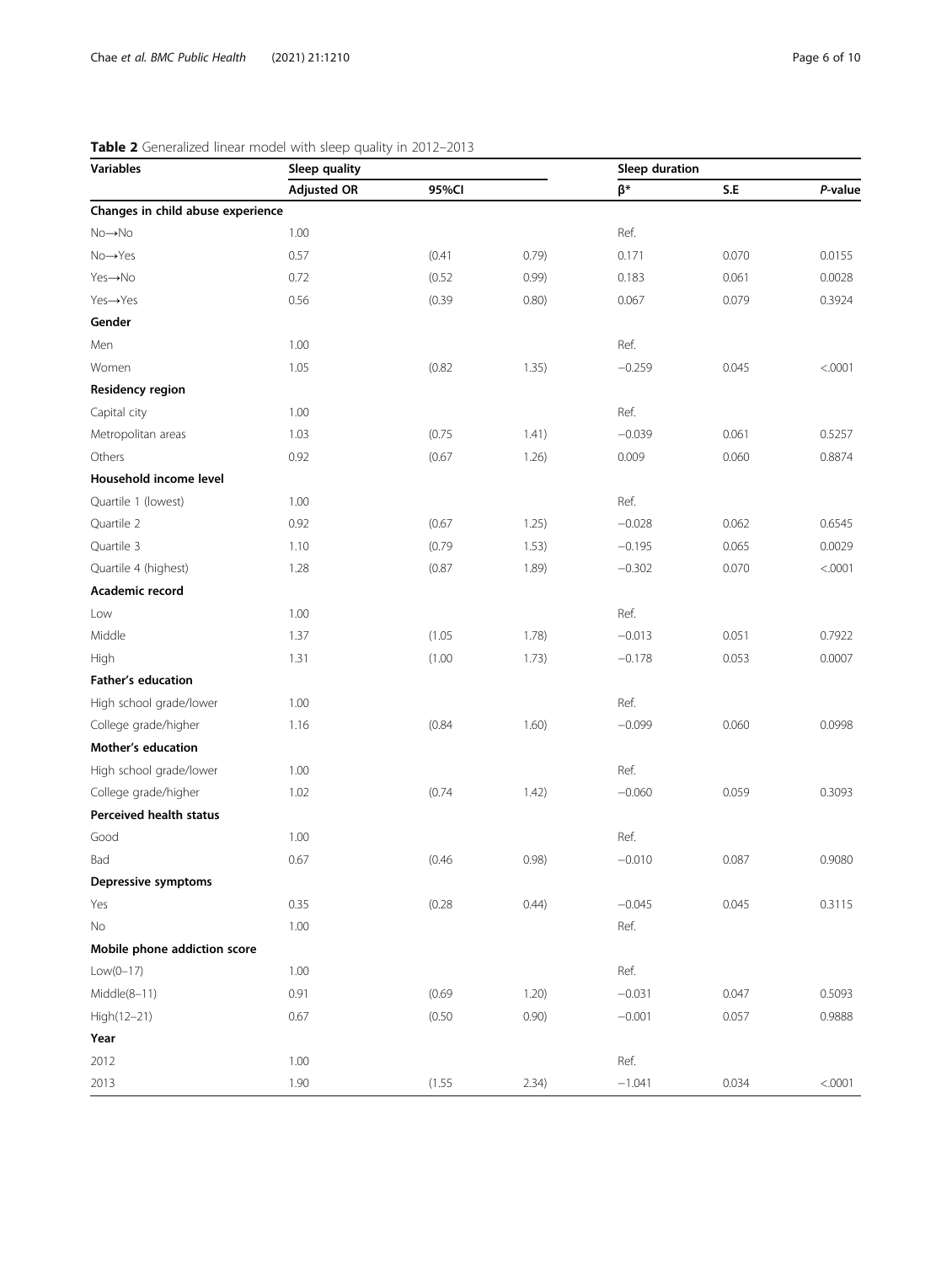<span id="page-6-0"></span>

|  | Table 3 Subgroup analysis of sleep quality with child abuse experience change in 2012-2013 |  |  |  |  |  |  |
|--|--------------------------------------------------------------------------------------------|--|--|--|--|--|--|
|--|--------------------------------------------------------------------------------------------|--|--|--|--|--|--|

| <b>Variables</b>             | Changes in child abuse experience |                      |        |       |        |        |       |                       |        |       |
|------------------------------|-----------------------------------|----------------------|--------|-------|--------|--------|-------|-----------------------|--------|-------|
|                              | $No \rightarrow No$               | $No \rightarrow Yes$ |        |       | Yes→No |        |       | $Yes \rightarrow Yes$ |        |       |
|                              | OR                                | OR                   | 95% CI |       | OR     | 95% CI |       | OR                    | 95% CI |       |
| <b>Father's education</b>    |                                   |                      |        |       |        |        |       |                       |        |       |
| High school grade/lower      | 1.00                              | 0.48                 | (0.30) | 0.77) | 0.67   | (0.43) | 1.05) | 0.55                  | (0.33) | 0.92) |
| College grade/higher         | 1.00                              | 0.67                 | (0.43) | 1.06) | 0.79   | (0.50) | 1.24) | 0.57                  | (0.35) | 0.94) |
| <b>Mother's education</b>    |                                   |                      |        |       |        |        |       |                       |        |       |
| High school grade/lower      | 1.00                              | 0.54                 | (0.35) | 0.81) | 0.60   | (0.40) | 0.89) | 0.57                  | (0.36) | 0.91) |
| College grade/higher         | 1.00                              | 0.63                 | (0.37) | 1.05) | 0.94   | (0.55) | 1.63) | 0.53                  | (0.31) | 0.93) |
| Perceived health status      |                                   |                      |        |       |        |        |       |                       |        |       |
| Good                         | 1.00                              | 0.54                 | (0.39) | 0.76) | 0.76   | (0.54) | 1.06) | 0.56                  | (0.39) | 0.81) |
| Bad                          | 1.00                              | 0.71                 | (0.20) | 2.55) | 0.48   | (0.15) | 1.51) | 0.48                  | (0.14) | 1.69) |
| Depressive symptoms          |                                   |                      |        |       |        |        |       |                       |        |       |
| Yes                          | 1.00                              | 0.47                 | (0.30) | 0.72) | 0.64   | (0.41) | 1.00) | 0.63                  | (0.41) | 0.97) |
| No                           | 1.00                              | 0.78                 | (0.45) | 1.32) | 0.83   | (0.51) | 1.34) | 0.40                  | (0.23) | 0.70) |
| Mobile phone addiction score |                                   |                      |        |       |        |        |       |                       |        |       |
| $Low(0-17)$                  | 1.00                              | 0.43                 | (0.23) | 0.81) | 0.67   | (0.38) | 1.20) | 0.32                  | (0.16) | 0.66) |
| $Midde(8-11)$                | 1.00                              | 0.62                 | (0.35) | 1.08  | 0.99   | (0.55) | 1.77) | 0.49                  | (0.26) | 0.91) |
| High(12-21)                  | 1.00                              | 0.62                 | (0.36) | 1.04) | 0.56   | (0.34) | 0.94) | 0.70                  | (0.41) | 1.19) |

\* Adjusted for gender, residency region, household income level and academic level

but showed an improvement compared to those experiencing steady abuse by their parents.

From the subgroup analysis on the depressive symptom, children who had depressive symptoms showed the lowest sleep quality when they were exposed to child abuse for the first time. They did not experience child abuse in the prior year but experiencing it in the current year. In contrast, children who did not have depressive symptoms showed the lowest sleep quality when they were continuously exposed to child abuse. The results support previous studies on sleep quality, child abuse, and depression [[27](#page-9-0), [32](#page-9-0)]. Many studies reported that abused children show depression that depression was used as a child abuse symptom [\[2,](#page-8-0) [31](#page-9-0), [33](#page-9-0)]. However, our results warn to watch out for children who did not have any depressive symptoms in the child abuse case. Based on our results, we interpreted that children exposed to child abuse for the first time could show depressive symptoms, leading to poor sleep quality. However, children exposed to child abuse for a longer time do not show depressive symptoms, but the impact of child abuse appears as poor sleep quality. Therefore, we should have multi-screening tools to detect child abuse.

We interpreted the results of our study to indicate that child abuse is a traumatic event for adolescences and that it impacted their sleep quality. As a child, abuse becomes a traumatic event  $[1, 34]$  $[1, 34]$  $[1, 34]$  that can trigger reduced sleep quality. Child abuse and poor sleep quality have negative effects on children; previous studies have

demonstrated these relationships [[7,](#page-8-0) [22](#page-8-0), [24,](#page-8-0) [34](#page-9-0), [35\]](#page-9-0), and our results shared consistent findings. In our results, the sleep quality seemed to be improved when the abuse stopped; however, the event is no longer an acute trauma but rather becomes a chronic trauma in children continuously abused. Among our study population, those who experienced abuse in congestive years have the lowest sleep quality. For children who experienced abuse from their own parents, the child abuse experience remains a traumatic event that affects their sleep, even if they are no longer receiving abuse [\[7](#page-8-0), [14](#page-8-0), [20](#page-8-0), [25\]](#page-9-0).

Among abused children, sleep disruption and sleep disorders are found that their sleep quality is low [[15](#page-8-0), [16,](#page-8-0) [19\]](#page-8-0). Sleep quality is closely related to the early detection of child abuse and psychological development. Monitoring the sleep quality of abused children allows the prevention of developing psychological issues, which can potentially lead to mental illness [[2,](#page-8-0) [22,](#page-8-0) [25](#page-9-0)]. Moreover, the abused child has a trauma that their sleep quality would be lower compared to a child without abuse. The effect of sleep is essential to maintaining good health. Without sufficient sleep, sleep disorders, depression, mood disorders, low self-esteem, and weight problems may ensue [[10,](#page-8-0) [12,](#page-8-0) [13,](#page-8-0) [15](#page-8-0)–[18](#page-8-0), [21](#page-8-0)]. Through these problems, it becomes hard for abused children to adjust to their surroundings and develop unhealthy behaviors and outcomes [\[1](#page-8-0), [6](#page-8-0), [34](#page-9-0)].

Moreover, poor sleep quality influences psychological problems [[36,](#page-9-0) [37\]](#page-9-0), which hinder adolescents from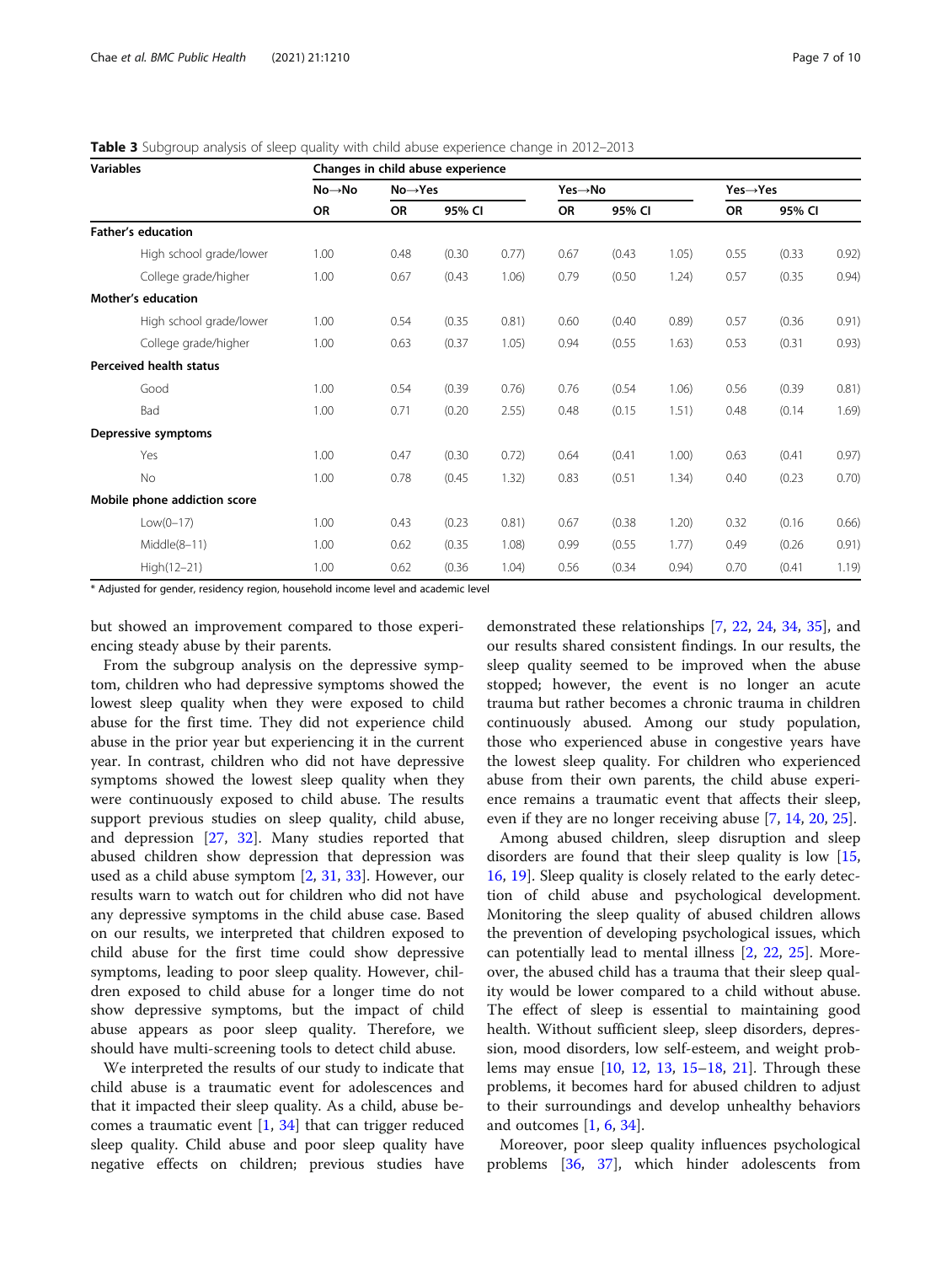achieving proper psychological development. Such cases show that abused children are more likely to suffer from depression, emotion regulation disorders, aggressive behaviors, post-traumatic stress disorder, and sleep disorders; these develop as they grow [\[5](#page-8-0), [8,](#page-8-0) [22,](#page-8-0) [28](#page-9-0), [34\]](#page-9-0). To a child, the experience of abuse can become embedded as a chronic stressor with consistent abuse or as an acute stressor after only a short-term experience. Regardless of its duration and stress level, the experience negatively affects the child.

Children with experience of abuse tend to develop sleep problems more frequently, which may continue in their adulthood [\[22](#page-8-0), [27](#page-9-0)]. The sleep problem appeared regardless of abuse type. The study of Greenfield et al. reported the association between child abuse and higher risk of global sleep pathology, and they found abuse is more related to sleep quality than sleep quantity, similar to our study. Greenfield et al. and Noll et al. conducted analyses on sexually abused children and sleep disturbance that showed such an experience is integrated to sleep quality. The impact of poor sleep quality on health can trigger various health issues, including psychological issues in adolescents and adulthood [\[10](#page-8-0), [15,](#page-8-0) [17,](#page-8-0) [19\]](#page-8-0).

In order to help children in family abuse, protection should be provided. Furthermore, sleep quality could be considered as an indicator to diagnose medical and/or social problems. Once the child has access to effective support from their family and a secure environment, their sleep quality is expected to improve. In turn, this should improve health and encourage positive social behavior [\[16](#page-8-0), [19\]](#page-8-0). However, it may be hard to change the parents' behavior, even though this would be the best solution. In addition to family support, social support mediates between the experience of abuse and its consequences [[38\]](#page-9-0). Many studies have demonstrated that social support can help children with an experience of abuse to feel protected [[39\]](#page-9-0). These children also face additional stressors as a result of abuse, such as separation from their family, experiences in foster care, and life-long victimization [\[40](#page-9-0)]. Moreover, the government level of intervention should be reinforced. Child abuse is hard to detect, and the rate of reported child abuse has increased about five times between 2001 to 2015 in Korea [\[5\]](#page-8-0). The possible reason Korea and the United States different age patterns in child abuse is due to the report system. As child abuse reporting is not highly motivated in Korea, child abuse detection at an early age is difficult. Therefore, more cases are reported in school aged children and adolescents. The abuse experience remains a traumatic event in the long-term. Therefore, within the community, the public should pay attention to abused children and provide safe shelters. The government enacted the Act on Punishment of Child Abuse Crime in 2014, which has resulted in a huge increment in reported child abuse cases to national agencies in Korea [[5](#page-8-0)]. There are many promotions and campaigns to advocate child abuse and child protection regulations and laws worldwide. The government should develop and implement detailed policies and regulations to prevent child abuse. To protect the victims of child abuse, such policies should have a practical approach and consistent support.

The study was conducted using longitudinal data comprising a large number of children selected for the survey panel. This design provided a strong validity to examine sleep quality and its causality. The use of random sampling by stratification at the national level also adds strength to the validity of this study. While previous studies focused on discovering the long-term effects of child abuse [[1,](#page-8-0) [4,](#page-8-0) [7\]](#page-8-0), we focused on the effects of child abuse shortly after the event. In addition, we applied a lag time effect to the child abuse experience to determine the effects of changes in the event. We set the baseline population after eliminating those who had poor sleep quality previously and analyzed cases of newonset poor sleep quality. Furthermore, we analyzed the effects of child abuse on the quality of sleep and sleep duration. We concluded that sleep quality is more related to the incidence of child abuse than sleep duration.

Despite the strengths of this study, there are some limitations to consider. First, the data was collected via selfreport, and there is hence a risk of bias occurring during the data collection. Also, the study population's age is limited to 13–15 because there was no national survey regarding child abuse experience for younger aged children. Second, the measure of sleep quality was not based on a diagnosis of sleep disorders, claims data, or obtained through the scientific method. However, sleep quality is a highly subjective element by the individual, for which it is acceptable to utilize self-reported data in children and adolescents [[35\]](#page-9-0). However, further investigations with a quantitative measure such as a sleep quality index or using clinically proven data are suggested. In addition, the study with further consideration with depression is suggested. Child abuse and sleep quality are both closely related to depression, that depression is an important confounder of this study. Third, in our study, we found that a cell phone addiction related to poor sleep quality, similar to in previous research [[41](#page-9-0)]. As cell phone addiction is increasing in adolescents, we recommend conducting further studies to elucidate the relationship between child abuse and cell phone addiction and study the inverse relation, whether child abuse triggers excessive use of cell phones since we observed a non-significant tendency. Lastly, regarding the study design, the results were not able to explain causal relationships between variables. As the cross-sectional study with repeated measures, our investigation was to find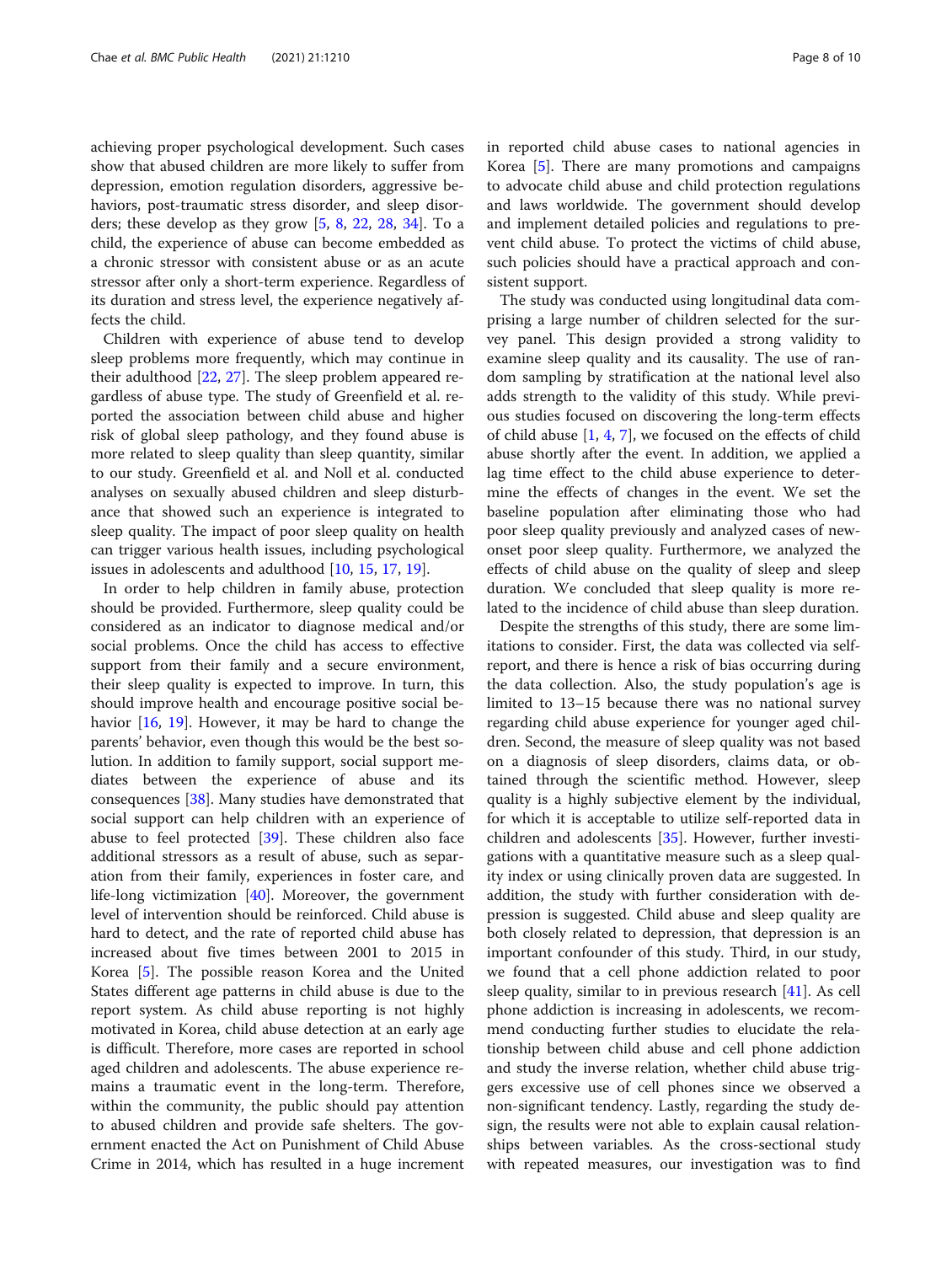<span id="page-8-0"></span>the association. Also, there is a possibility that we did not include all potential confounders that we suggest for the further study to include potential confounders that we did not use and cohort study to discover child abuse impact on sleep quality.

The analyses of the relationships between the patterns of change in the child abuse experience year-to-year and sleep quality provided a consistent implication that the abuse by their parents affected the children negatively, regardless of whether it was discontinued.

#### Supplementary Information

The online version contains supplementary material available at [https://doi.](https://doi.org/10.1186/s12889-021-11309-3) [org/10.1186/s12889-021-11309-3.](https://doi.org/10.1186/s12889-021-11309-3)

Additional file 1.

#### Acknowledgments

The authors appreciate the Yonsei University Institute of Health Services Research for its administrative support. Also, they thank NYPI Youth and Children Data Archive that provided meaningful data.

#### Availability of data and material

The datasets generated and/or analyzed during the current study are available in the NYPI Youth and Children Data Archive repository, [http://](http://archive.nypi.re.kr) [archive.nypi.re.kr](http://archive.nypi.re.kr)

#### Authors' contributions

WC and JJ presented the idea and developed the theory. ECP and SIJ improved the theory and supervised the study. JJ conducted the initial analysis and WC conducted the further analysis. WC wrote the paper with input from all authors. The author(s) read and approved the final manuscript.

#### Funding

This work was supported by the National Research Foundation of Korea (NRF) grant funded by the Korea government (MSIT) (No. 2021R1G1A1010954).

#### **Declarations**

Ethics approval and consent to participate Not applicable

# Consent for publication

Not applicable.

#### Competing interests None.

#### Author details

<sup>1</sup>BK21 FOUR R&E Center for Precision Public Health, College of Health Science, Korea University, Seoul, Republic of Korea. <sup>2</sup>Institute of Health Services Research, Yonsei University, Seoul, Republic of Korea. <sup>3</sup>Department of Preventive Medicine, College of Medicine, Yonsei University, Seoul, Republic of Korea.

#### Received: 16 November 2020 Accepted: 11 June 2021 Published online: 24 June 2021

#### References

- Organization WH: Child Maltreatment. In: Fact Sheet. World Health Organization; 2016.
- McPhie ML, Weiss JA, Wekerle C. Psychological distress as a mediator of the relationship between childhood maltreatment and sleep quality in adolescence: results from the Maltreatment and adolescent pathways (MAP)

longitudinal study. Child Abuse Negl. 2014;38(12):2044–52. [https://doi.org/1](https://doi.org/10.1016/j.chiabu.2014.07.009) [0.1016/j.chiabu.2014.07.009.](https://doi.org/10.1016/j.chiabu.2014.07.009)

- 3. Gilbert R, Widom CS, Browne K, Fergusson D, Webb E, Janson S. Burden and consequences of child maltreatment in high-income countries. Lancet (London, England). 2009;373(9657):68–81.
- 4. Gateway CWI. Definitions of child abuse and neglect. In: State Statutes. Washington: U.S. Department of Health and Human Services, Children's Bureau; 2016.
- 5. Jin-Yup Jung H-JJ, Kyung-Hee Kim, Sang-Jin Kim, Min-Jin Kim, Jung-Ae Choi: 2015 National Child Abuse Report. In. Edited by Jang H-J. Seoul: National Child Protection Agency, Ministry of Health and Welfare; 2016.
- 6. Child Maltreatment 2015 [[http://www.acf.hhs.gov/programs/cb/research-da](http://www.acf.hhs.gov/programs/cb/research-data-technology/statistics-research/child-maltreatment) [ta-technology/statistics-research/child-maltreatment\]](http://www.acf.hhs.gov/programs/cb/research-data-technology/statistics-research/child-maltreatment).
- 7. Young JC, Widom CS. Long-term effects of child abuse and neglect on emotion processing in adulthood. Child Abuse Negl. 2014;38(8):1369–81. [https://doi.org/10.1016/j.chiabu.2014.03.008.](https://doi.org/10.1016/j.chiabu.2014.03.008)
- 8. Hildyard KL, Wolfe DA. Child neglect: developmental issues and outcomes. Child Abuse Negl. 2002;26(6–7):679–95. [https://doi.org/10.1016/S0145-2134](https://doi.org/10.1016/S0145-2134(02)00341-1) [\(02\)00341-1.](https://doi.org/10.1016/S0145-2134(02)00341-1)
- 9. Taylor S, Marandi A. Social determinants of health and the design of health programmes for the poor. BMJ. 2008;337(jul09 3):a290. [https://doi.org/1](https://doi.org/10.1136/bmj.a290) [0.1136/bmj.a290](https://doi.org/10.1136/bmj.a290).
- 10. Roberts RE, Roberts CR, Duong HT. Sleepless in adolescence: prospective data on sleep deprivation, health and functioning. J Adolesc. 2009;32(5): 1045–57. <https://doi.org/10.1016/j.adolescence.2009.03.007>.
- 11. Turner S, Menzies C, Fortier J, Garces I, Struck S, Taillieu T, et al. Child maltreatment and sleep problems among adolescents in Ontario: a cross sectional study. Child Abuse Negl. 2020;99:104309. [https://doi.org/10.1016/j.](https://doi.org/10.1016/j.chiabu.2019.104309) [chiabu.2019.104309](https://doi.org/10.1016/j.chiabu.2019.104309).
- 12. Crowley K. Sleep and Sleep Disorders in Older Adults. Neuropsychol Rev. 2011;21(1):41–53. [https://doi.org/10.1007/s11065-010-9154-6.](https://doi.org/10.1007/s11065-010-9154-6)
- 13. Foley D, Ancoli-Israel S, Britz P, Walsh J. Sleep disturbances and chronic disease in older adults: results of the 2003 National Sleep Foundation sleep in America survey. J Psychosom Res. 2004;56(5):497–502. [https://doi.org/10.1](https://doi.org/10.1016/j.jpsychores.2004.02.010) [016/j.jpsychores.2004.02.010](https://doi.org/10.1016/j.jpsychores.2004.02.010).
- 14. Irish LA, Dougall AL, Delahanty DL, Hall M. The impact of sleep complaints on physical health and immune outcomes in rescue workers: a one-year prospective study. Psychosom Med. 2013;75(2):196–201. [https://doi.org/10.1](https://doi.org/10.1097/PSY.0b013e31827d85ab) [097/PSY.0b013e31827d85ab.](https://doi.org/10.1097/PSY.0b013e31827d85ab)
- 15. Kamphuis J, Meerlo P, Koolhaas JM, Lancel M. Poor sleep as a potential causal factor in aggression and violence. Sleep Med. 2012;13(4):327–34. [https://doi.org/10.1016/j.sleep.2011.12.006.](https://doi.org/10.1016/j.sleep.2011.12.006)
- 16. Ivanenko A, Crabtree VM, Gozal D. Sleep and depression in children and adolescents. Sleep Med Rev. 2005;9(2):115–29. [https://doi.org/10.1016/j.](https://doi.org/10.1016/j.smrv.2004.09.006) [smrv.2004.09.006.](https://doi.org/10.1016/j.smrv.2004.09.006)
- 17. Bower B, Bylsma LM, Morris BH, Rottenberg J. Poor reported sleep quality predicts low positive affect in daily life among healthy and mooddisordered persons. J Sleep Res. 2010;19(2):323–32. [https://doi.org/10.1111/](https://doi.org/10.1111/j.1365-2869.2009.00816.x) [j.1365-2869.2009.00816.x](https://doi.org/10.1111/j.1365-2869.2009.00816.x).
- 18. Lee JE, Park S, Nam J-Y, Ju YJ, Park E-C. Effect of changes in sleep quantity and quality on depressive symptoms among Korean children. J Sch Nurs. 2016;33(4):299–306. [https://doi.org/10.1177/1059840516660015.](https://doi.org/10.1177/1059840516660015)
- 19. Gregory AM, Sadeh A. Sleep, emotional and behavioral difficulties in children and adolescents. Sleep Med Rev. 2012;16(2):129–36. [https://doi.](https://doi.org/10.1016/j.smrv.2011.03.007) [org/10.1016/j.smrv.2011.03.007.](https://doi.org/10.1016/j.smrv.2011.03.007)
- 20. Lavie P. Sleep disturbances in the Wake of traumatic events. N Engl J Med. 2001;345(25):1825–32. [https://doi.org/10.1056/NEJMra012893.](https://doi.org/10.1056/NEJMra012893)
- 21. Germain A, Hall M, Krakow B, Katherine Shear M, Buysse DJ. A brief sleep scale for posttraumatic stress disorder: Pittsburgh sleep quality index addendum for PTSD. Journal of Anxiety Disorders. 2005;19(2):233–44. <https://doi.org/10.1016/j.janxdis.2004.02.001>.
- 22. Greenfield EA, Lee C, Friedman EL, Springer KW. Childhood abuse as a risk factor for sleep problems in adulthood: evidence from a U.S. National Study. Annals of behavioral medicine : a publication of the Society of Behavioral Medicine. 2011;42(2):245–56. <https://doi.org/10.1007/s12160-011-9285-x>.
- 23. Dubois-Comtois K, Cyr C, Pennestri M-H, Godbout R. Poor quality of sleep in Foster children relates to Maltreatment and placement conditions. SAGE Open. 2016;6(4):2158244016669551.
- 24. Margolin G, Gordis EB. The effects of family and community violence on children. Annu Rev Psychol. 2000;51(1):445–79. [https://doi.org/10.1146/a](https://doi.org/10.1146/annurev.psych.51.1.445) [nnurev.psych.51.1.445](https://doi.org/10.1146/annurev.psych.51.1.445).